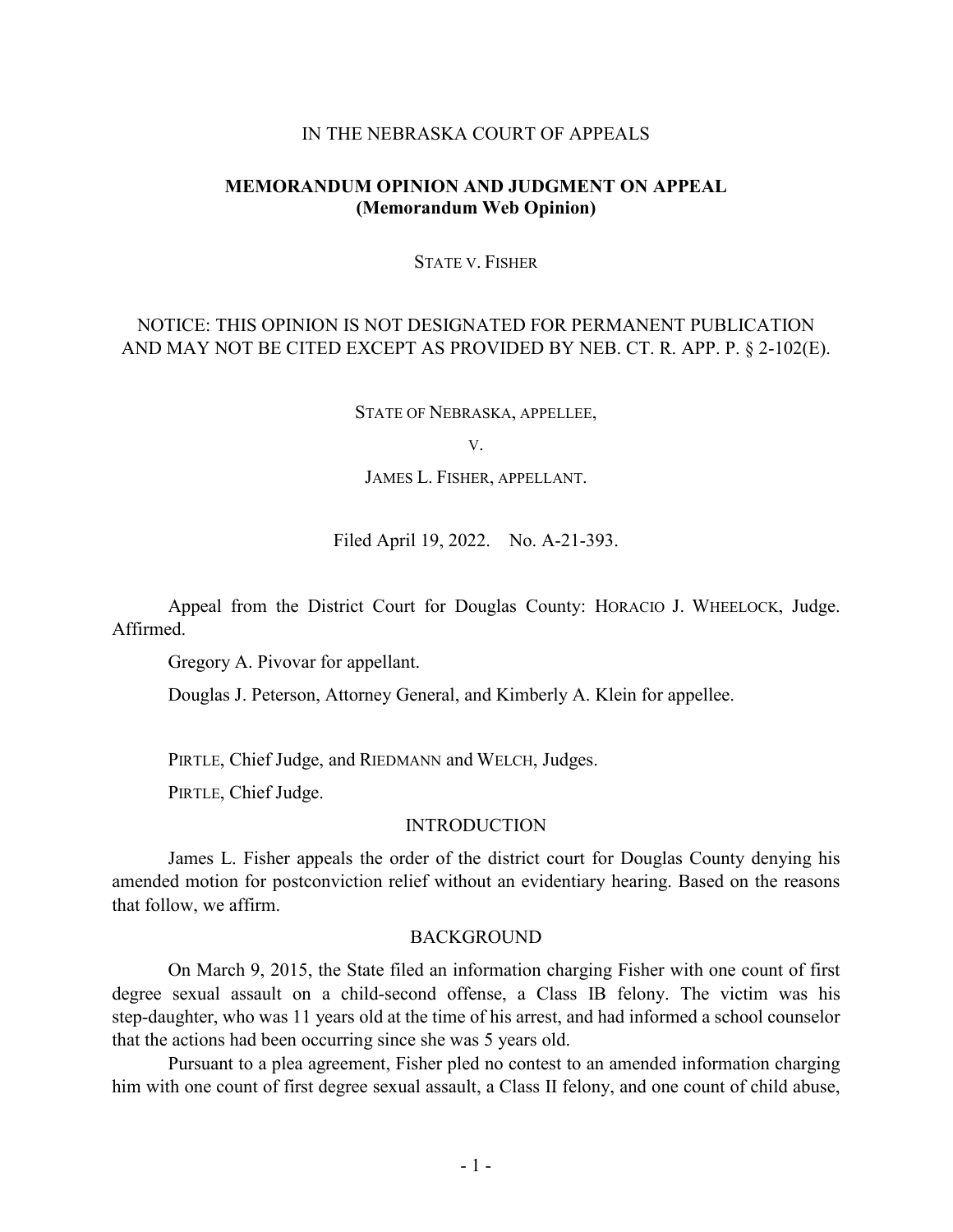a Class IIIA felony. He was sentenced to 40 to 50 years' imprisonment on the first charge and 5 to 5 years' imprisonment on the second charge. The sentences were to be served concurrently.

Fisher appealed and his trial counsel was appointed to represent him on appeal. His only assignment of error on appeal was that the court imposed excessive sentences. We summarily affirmed his conviction and sentence, and the Nebraska Supreme Court denied his petition for further review.

Fisher filed an amended motion for postconviction relief, asserting various claims of ineffective assistance of counsel. The district court denied the amended motion without an evidentiary hearing.

### ASSIGNMENTS OF ERROR

Fisher assigns that the district court erred in denying him an evidentiary hearing on his amended motion for postconviction relief because he alleged facts, which if proven, established that counsel was ineffective in (1) failing to investigate defenses, including an alibi defense, (2) failing to investigate his mental competency, (3) failing to ask the court to recuse itself, (4) failing to assert that his plea was not knowingly, intelligently and voluntarily made, and (5) failing to file a motion to withdraw his guilty plea.

#### STANDARD OF REVIEW

In appeals from postconviction proceedings, an appellate court reviews de novo a determination that the defendant failed to allege sufficient facts to demonstrate a violation of his or her constitutional rights or that the record and files affirmatively show that the defendant is entitled to no relief. *State v. Martinez*, 302 Neb. 526, 924 N.W.2d 295 (2019).

### ANALYSIS

In a motion for postconviction relief, the defendant must allege facts which, if proved, constitute a denial or violation of his or her rights under the U.S. or Nebraska Constitution, causing the judgment against the defendant to be void or voidable. *State v. Newman*, 300 Neb. 770, 916 N.W.2d 393 (2018). In the absence of alleged facts that would render the judgment void or voidable, the proper course is to overrule the motion for postconviction relief without an evidentiary hearing. *State v. Allen*, 301 Neb. 560, 919 N.W.2d 500 (2018).

A trial court must grant an evidentiary hearing to resolve the claims in a postconviction motion when the motion contains factual allegations which, if proved, constitute an infringement of the defendant's rights under the Nebraska or federal Constitution. *State v. Newman, supra*. If a postconviction motion alleges only conclusions of fact or law, or if the records and files in a case affirmatively show the defendant is entitled to no relief, the court is not required to grant an evidentiary hearing. *Id.* Thus, in a postconviction proceeding, an evidentiary hearing is not required (1) when the motion does not contain factual allegations which, if proved, constitute an infringement of the movant's constitutional rights; (2) when the motion alleges only conclusions of fact or law; or (3) when the records and files affirmatively show that the defendant is entitled to no relief. *Id.* With those principles in mind, we proceed to address Fisher's ineffective assistance of counsel allegations which he claims entitled him to an evidentiary hearing.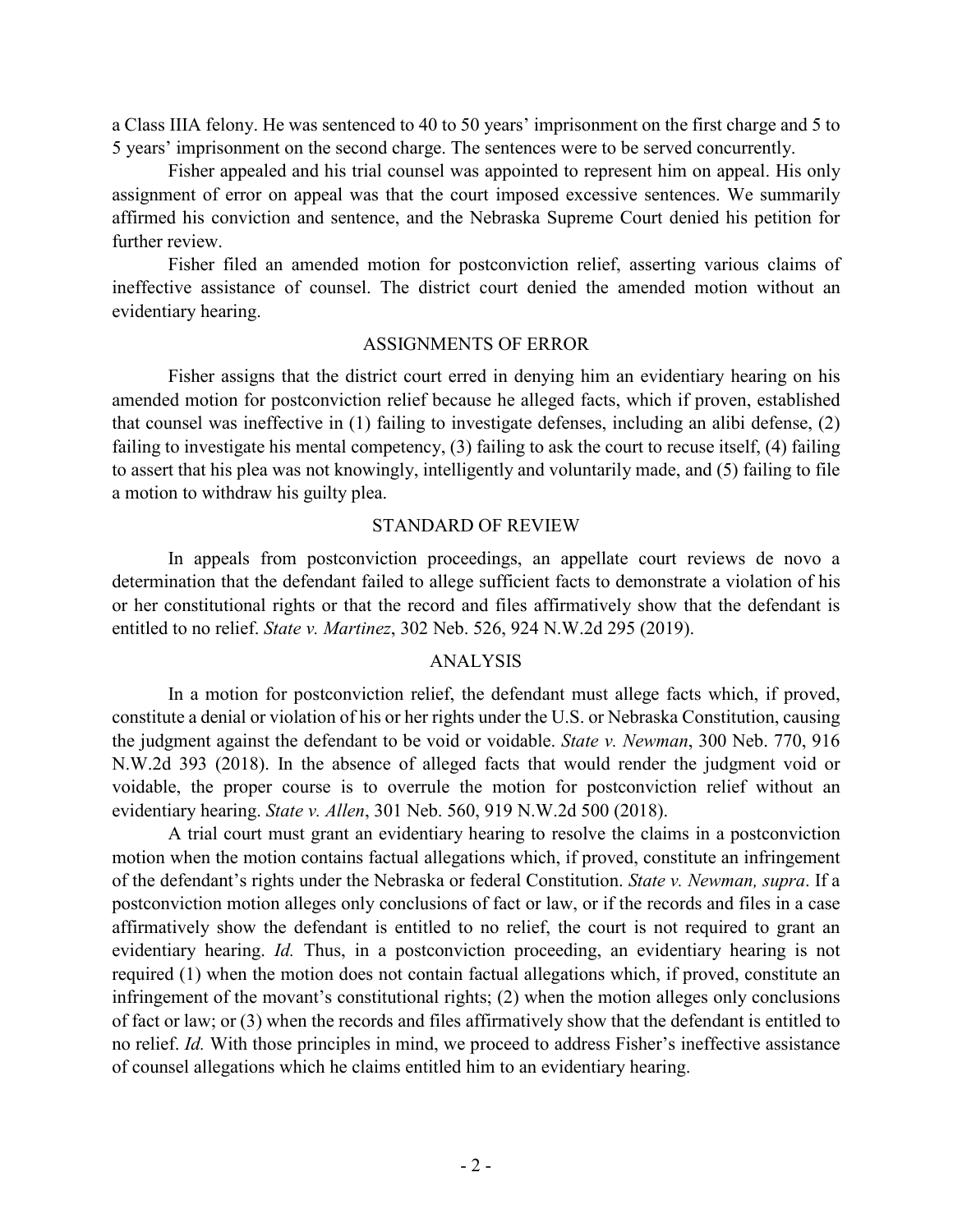Normally, a voluntary guilty plea waives all defenses to criminal charges. *State v. Armendariz*, 289 Neb. 896, 857 N.W.2d 775 (2015). However, in a postconviction action brought by a defendant convicted because of a guilty plea or a plea of no contest, a court will consider an allegation that the plea was the result of ineffective assistance of counsel. *Id.* In addition, although a motion for postconviction relief cannot be used to secure review of issues which were or could have been litigated on direct appeal, when a defendant was represented both at trial and on direct appeal by the same lawyer, the defendant's first opportunity to assert ineffective assistance of counsel is in a motion for postconviction relief. *Id.* Fisher was represented by the same lawyer at trial and on direct appeal, and therefore his claims are not procedurally barred.

In order to establish a right to postconviction relief based on a claim of ineffective assistance of counsel, the defendant has the burden, in accordance with *Strickland v. Washington*, 466 U.S. 668, 104 S. Ct. 2052, 80 L. Ed. 2d 674 (1984), to show that counsel's performance was deficient; that is, counsel's performance did not equal that of a lawyer with ordinary training and skill in criminal law. Next, the defendant must show that counsel's deficient performance prejudiced the defense in his or her case. *State v. Armendariz, supra.* When a conviction is based upon a guilty plea, the prejudice requirement for an ineffective assistance of counsel claim is satisfied if the defendant shows a reasonable probability that but for the errors of counsel, the defendant would have insisted on going to trial rather than pleading guilty. *Id.* The two prongs of this test, deficient performance and prejudice, may be addressed in either order. *Id.* The entire ineffectiveness analysis is viewed with a strong presumption that counsel's actions were reasonable. *Id.*

Here, we focus on whether Fisher alleged sufficient facts in his amended motion which, if true, would entitle him to postconviction relief. If so, he is entitled to an evidentiary hearing on the claim, unless the files and records affirmatively show that he is not.

# *Failing to Investigate Defenses, Including Alibi Defense.*

Fisher first assigns that he was entitled to an evidentiary hearing on his claim that his trial counsel was ineffective in failing to investigate defenses, including an alibi defense. In his amended postconviction motion, Fisher alleged that his trial counsel failed to investigate his father-in-law, who was incarcerated for sexual assault on a child at the time the amended motion was filed. The amended motion states that his father-in-law helped care for the victim during the time period alleged in the information, and the victim had formerly made allegations of sexual abuse against Fisher's father-in-law, but withdrew the allegations and then made similar allegations against Fisher.

Fisher also alleges in his amended motion that trial counsel failed to investigate an alibi defense. He contends that his wife, his sister, and the victim's grandmother could have provided testimony to show that he could not have carried out the acts of sexual assault during the time frame alleged in the information. Fisher alleged that a proper investigation would have resulted in a "defensible case" and would have resulted in him choosing to challenge the charges instead of taking the plea offer. Brief for appellant at 21.

In regard to Fisher's claim that counsel failed to investigate the defense that his father-in-law could have committed the sexual abuse, Fisher fails to show there was a reasonable probability he would have insisted on going to trial rather than pleading no contest had counsel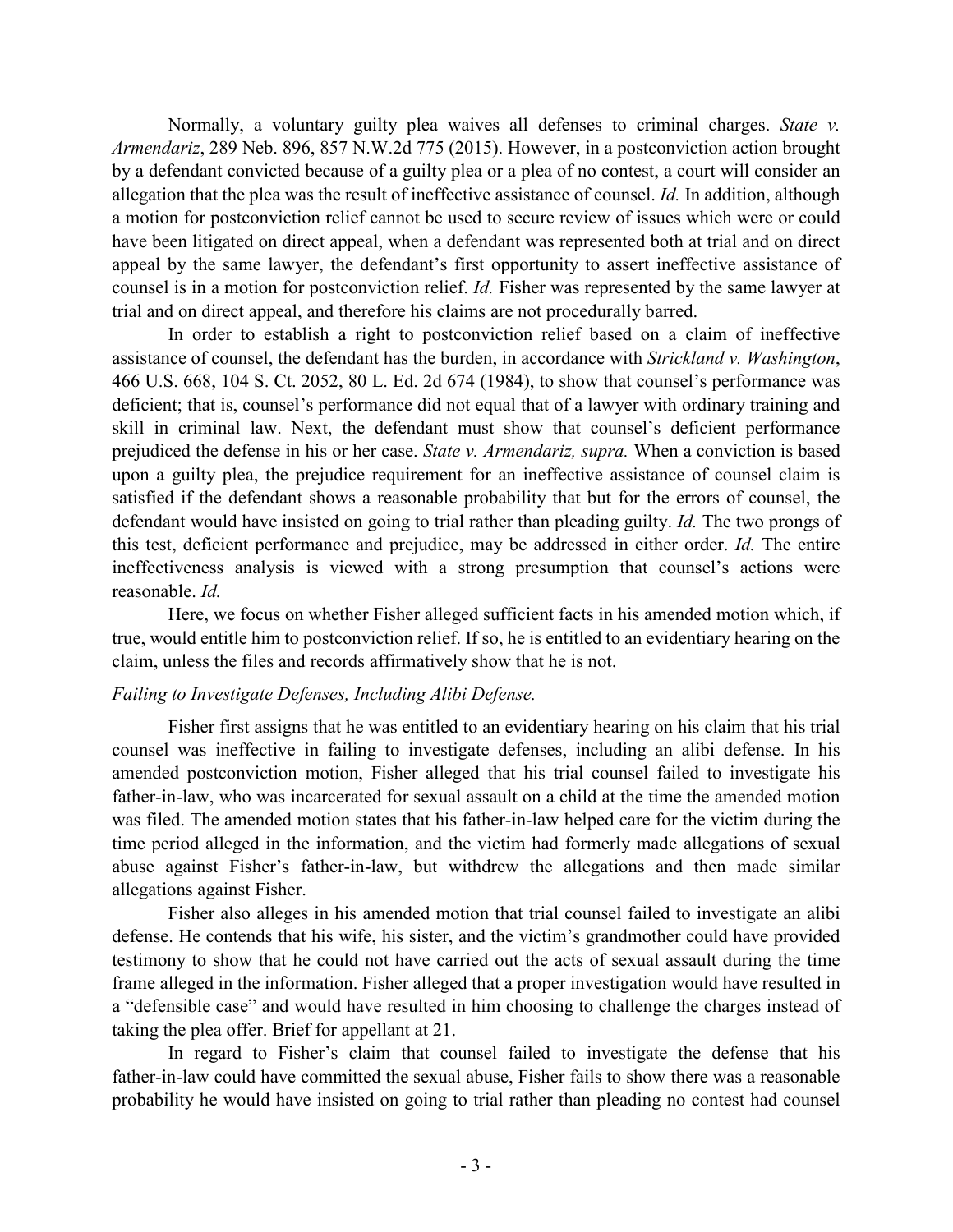pursued an investigation into his father-in-law. See *State v. Yos-Chiguil*, 281 Neb. 618, 798 N.W.2d 832 (2011) (within plea context, in order to satisfy prejudice requirement of an ineffective assistance of counsel claim, defendant must show that there is a reasonable probability that, but for counsel's errors, he would not have pleaded guilty and would have insisted on going to trial). Fisher has failed to satisfy the prejudice requirement of an ineffective assistance of counsel claim.

In regard to Fisher's claim that counsel failed to investigate an alibi defense, the U.S. Supreme Court has stated that where the alleged error of counsel is a failure to advise the defendant of a potential affirmative defense to the crime charged, the resolution of the prejudice inquiry will depend largely on whether the affirmative defense likely would have succeeded at trial. See *Hill v. Lockhart*, 474 U.S. 52, 106 S. Ct. 366, 88 L. Ed. 2d 203 (1985); see also *State v. Golka*, 281 Neb. 360, 796 N.W.2d 198 (2011). The viability of the defense is relevant as to how it would have reasonably affected the defendant's decision whether to plead guilty or go to trial, but it is not the sole factor to consider. Other relevant factors could include the benefit of an offered plea bargain or the potential penalties the defendant faces. *State v. Yos-Chiguil, supra.*

In this case, Fisher has not demonstrated that he was prejudiced by his counsel's alleged failure to investigate and pursue an alibi defense. To establish an alibi defense, a defendant must show (1) he or she was at a place other than where the crime was committed and (2) he or she was at such other place for such a length of time that it was impossible to have been at the place where and when the crime was committed. *State v. Newman*, 310 Neb. 463, 966 N.W.2d 860 (2021). As the district court noted, the allegations in Fisher's amended postconviction motion do not amount to an alibi defense. Fisher does not allege that the testimony from his "alibi" witnesses would establish that it was impossible for him to have committed first degree sexual assault at any time over the five or six years charged in the information because he was at another place for such a length of time that he could not have committed the crime. Rather, what he refers to is evidence from other family members that, if believed, would tend to discredit the victim's description of how the sexual assaults occurred. Thus, an alibi defense was not a viable defense and counsel was not ineffective for failing to investigate a defense that would not have succeeded at trial. See *State v. Williams*, 295 Neb. 575, 889 N.W.2d 99 (2017) (as a matter of law, counsel cannot be ineffective for failing to raise a meritless argument)*.*

Additionally, Fisher received a significant benefit from his plea agreement with the State. He was originally charged with first degree sexual assault on a child-second offense, a Class IB felony, which carries a mandatory minimum penalty of 25 years' imprisonment and a maximum penalty of life imprisonment. Neb. Rev. Stat. § 28-105 (Cum. Supp. 2020). Instead, Fisher pled guilty to first degree sexual assault, a Class II felony, and child abuse, a Class IIIA felony. A Class II felony is punishable by a minimum of 1 year imprisonment and a maximum of 50 years' imprisonment. A Class IIIA felony carries a minimum of 0 days' imprisonment and a maximum of 5 years' imprisonment, a \$10,000 fine, or both. By taking the plea agreement, Fisher avoided a minimum mandatory sentence of 25 years with no good time and the possibility of life imprisonment. Trial counsel indicated that the plea agreement allowed the court to retain some discretion at sentencing.

As previously mentioned, Fisher was not prejudiced by his counsel's alleged failure to investigate an alibi defense. We therefore find the district court did not err in denying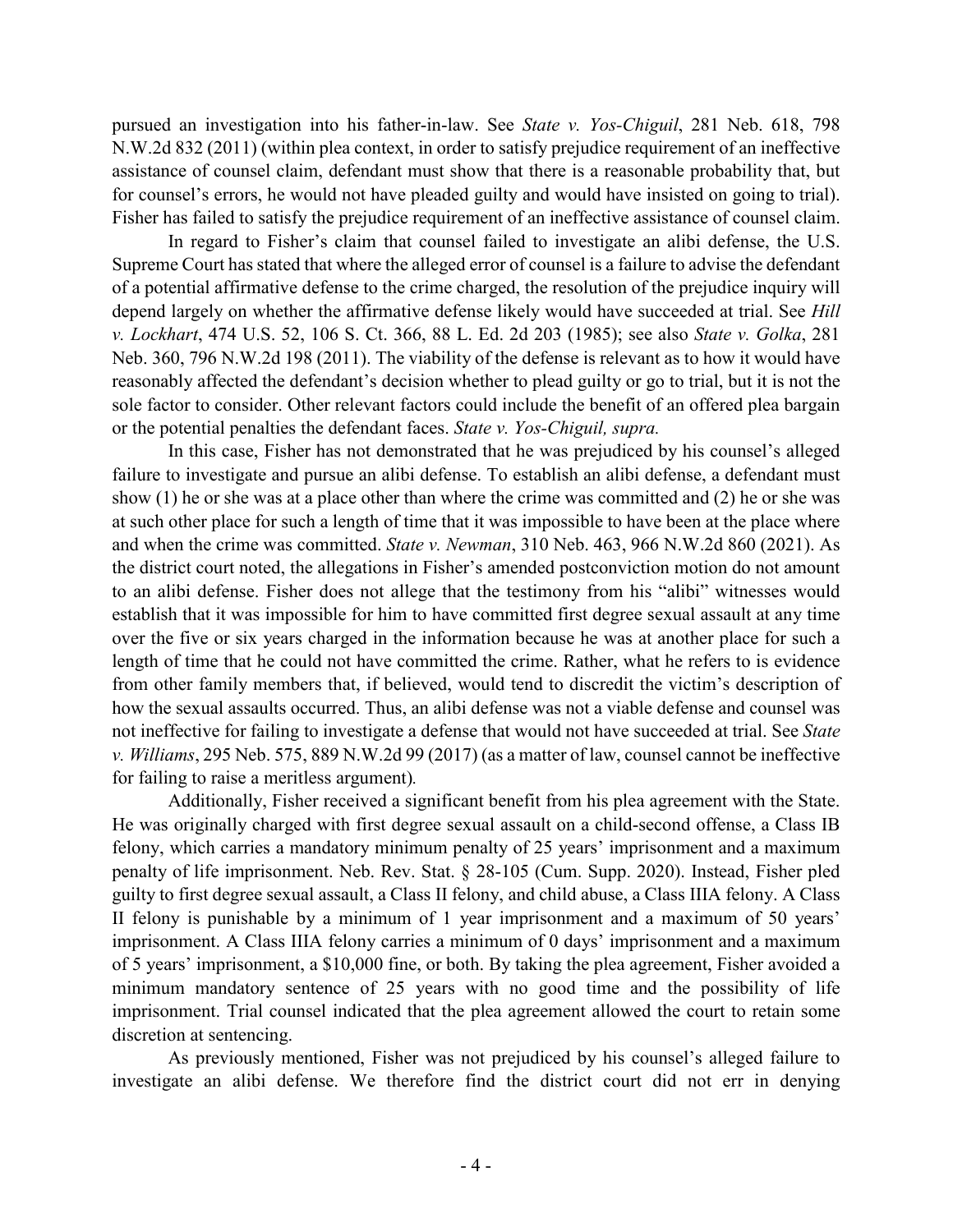postconviction relief without an evidentiary hearing on Fisher's first claim of ineffective assistance of counsel.

# *Failing to Investigate Mental Competency.*

Fisher next assigns that the district court erred in denying him an evidentiary hearing on his claim that his trial counsel was ineffective in failing to investigate his mental competency, and contends he was not competent at the time of the plea hearing.

A person is competent to plead or stand trial if he or she has the capacity to understand the nature and object of the proceedings against him or her, to comprehend his or her own condition in reference to such proceedings, and to make a rational defense. *State v. Dunkin*, 283 Neb. 30, 807 N.W.2d 744 (2012). The test of mental capacity to plead is the same as that required to stand trial. *Id.*

In order to demonstrate prejudice from counsel's failure to investigate competency and for failing to seek a competency hearing, the defendant must demonstrate that there is a reasonable probability that he or she was, in fact, incompetent and that the trial court would have found him or her incompetent had a competency hearing been conducted. *Id.*

At the plea hearing, the court informed Fisher of the charges against him and the possible penalties, as well as his constitutional rights. Fisher indicated that he understood everything the court explained to him. The court also asked Fisher a number of questions regarding his competency at the time of the plea hearing and his responses gave no indication that he was not competent. The court specifically asked Fisher if he was, "under the influence of any kind of alcohol, medicine, or drug that is in the least way interfering with your ability to think clearly and understand exactly what you're doing in answering these questions." Fisher responded, "I am under some medication for anxiety. I don't know what it is. I pretty much believe that I'm understanding." The court further asked Fisher if the medication was interfering with his ability to think clearly and understand what he was doing and Fisher indicated that he did not believe so. Fisher further indicated that he had a clear mind and his medication was not affecting his ability to understand the proceedings at the hearing. The court found Fisher's plea was made knowingly, intelligently, and voluntarily.

The record of the plea hearing supports a finding that Fisher was competent at the time he entered his plea. Accordingly, Fisher cannot demonstrate there was a reasonable probability he was incompetent and that the district court would have found him incompetent. Fisher was not prejudiced by trial counsel's failure to investigate his mental competency, and the district court did not err in denying Fisher an evidentiary hearing on this issue.

# *Failing to Ask Trial Judge to Recuse Himself.*

Fisher assigns that the district court erred in denying him an evidentiary hearing on his claim that his trial counsel was ineffective in failing to ask the trial judge to recuse himself. In his amended motion, Fisher states that trial counsel told him the trial judge had assigned numerous cases and clients to counsel's firm. He further states that the situation "concerned" him and he asked trial counsel to request that the judge recuse himself from the case, which counsel did not do. Brief for appellant at 27. Fisher claims he was "prejudiced by the ineffective assistance of counsel who was eager to please the trial judge by a plea and by not proceeding to trial." *Id.*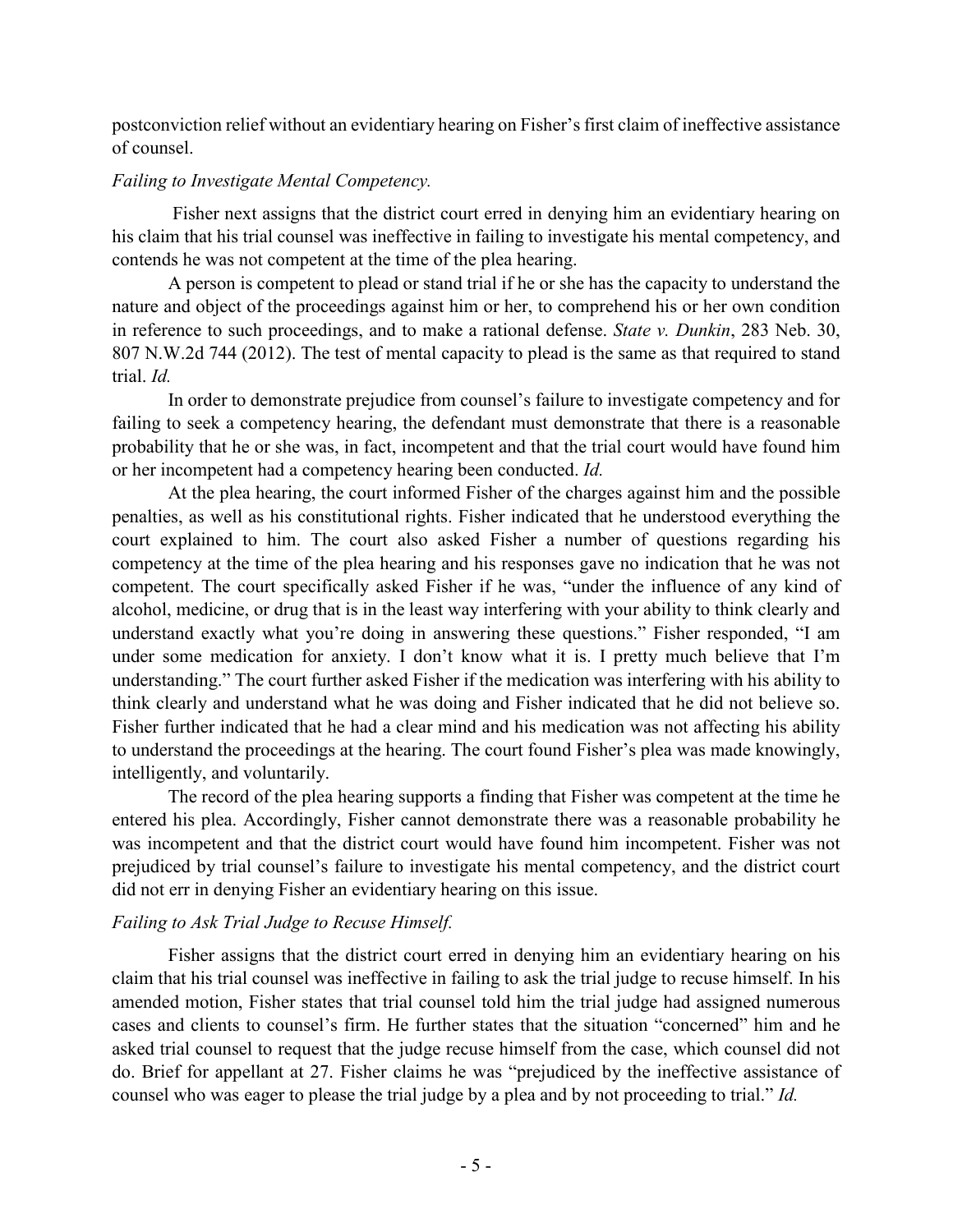Under the Nebraska Revised Code of Judicial Conduct, a judge must recuse himself or herself from a case if the judge's impartiality might reasonably be questioned. *State v. Buttercase*, 296 Neb. 304, 893 N.W.2d 430 (2017). Under the code, such instances in which the judge's impartiality might reasonably be questioned specifically include where "'[t]he judge has a personal bias or prejudice concerning a party or a party's lawyer. . . .'" *Id.* at 314, 893 N.W.2d at 439, quoting Neb. Rev. Code of Judicial Conduct  $\S$  5-302.11(A)(1). A defendant seeking to disqualify a judge on the basis of bias or prejudice bears the heavy burden of overcoming the presumption of judicial impartiality. *State v. Buttercase, supra.*

Under the standard we have articulated for evaluating a trial judge's alleged bias, the question is whether a reasonable person who knew the circumstances of the case would question the judge's impartiality under an objective standard of reasonableness, even though no actual bias or prejudice was shown. *Id.* That a judge knows most of the attorneys practicing in his or her district is common, and the fact that a judge knows attorneys through professional practices and organizations does not, by itself, create the appearance of impropriety. *Id.*

Fisher has not identified a reason to question the district court's impartiality, other than to allege the trial judge had assigned cases to counsel's law firm in the past and that trial counsel was trying to make the judge happy by not having a trial. Fisher has not pled sufficient facts to warrant a hearing on this issue. His conclusory allegations, without more, would not have required recusal even if trial counsel had raised it. It is well established that trial counsel cannot be ineffective for failing to bring a motion with no merit. See *State v. Williams*, 295 Neb. 575, 889 N.W.2d 99 (2017) (as a matter of law, counsel cannot be ineffective for failing to raise a meritless argument). The district court did not err in denying postconviction relief without an evidentiary hearing on this claim on ineffective assistance of counsel.

## *Failing to Assert Plea Not Made Knowingly, Intelligently, and Voluntarily.*

Fisher also assigns that he was entitled to an evidentiary hearing on his claim that his trial counsel was ineffective in failing to assert, especially on appeal, that his plea was not made knowingly, voluntarily, and intelligently. In his amended motion, Fisher alleges that on the day of the plea hearing he was under "extreme duress" and "under the influence of his psychiatric medications." Brief for appellant at 28-29. He claims that during his plea hearing he was confused and at times unresponsive. This claim is closely related to his prior argument that counsel was ineffective in failing to investigate his competency. He also alleges that he told his counsel at the plea hearing that he wanted more time to consider the plea but counsel told him the court would not give him more time. He also argues his plea was not knowingly, voluntarily, and intelligently made because counsel did not properly explain the plea agreement and failed to explain the elements of the offenses he was pleading to.

Nebraska appellate courts have consistently held that in order to support a finding that a plea of guilty or nolo contendere has been entered freely, intelligently, voluntarily, and knowingly, the court must inform the defendant concerning the nature of the charge, the right to assistance of counsel, the right to confront witnesses against the defendant, the right to a jury trial, and the privilege against self-incrimination. *State v. Manjikian*, 303 Neb. 100, 927 N.W.2d 48 (2019). The court must also examine the defendant and determine whether he or she understands the foregoing. *Id.* Lastly, the court must ensure the record establishes that there is a factual basis for the plea and